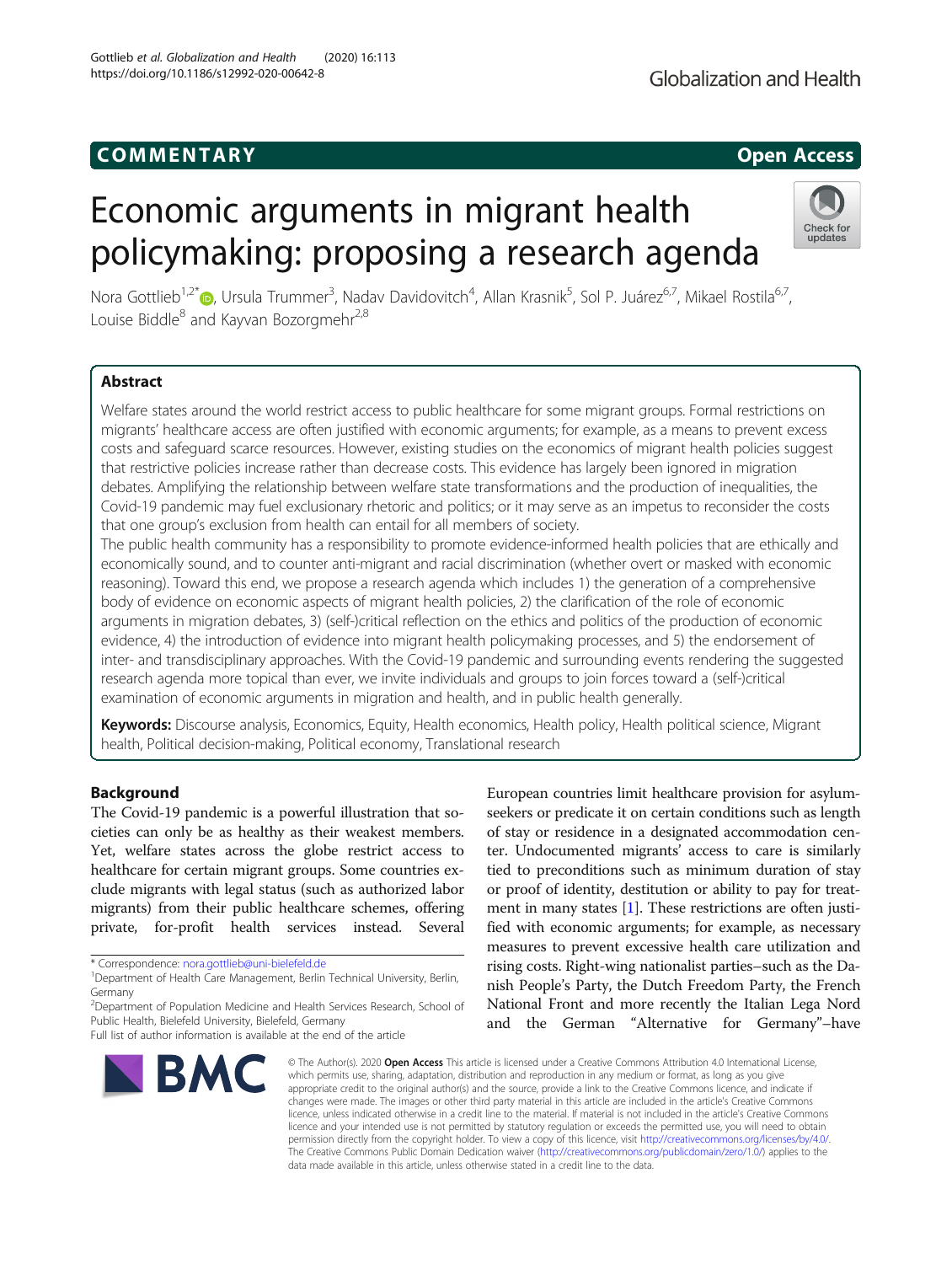capitalized on these arguments, invoking zero-sumscenarios which imply that migrants' needs come at the expense of autochthonous populations [\[2](#page-4-0)]. In the context of economic crises and austerity, this makes a convincing case for many voters. What role should Public Health play in the face of rhetoric that exploits the topic of migration to distract from the adverse effects of ongoing welfare state transformations, and that masks xenophobia with economic arguments?

The public health community has long advocated for equitable healthcare provision, basing its main arguments primarily on human rights and ethical principles. To what extent do these concepts resonate with the electorate? Research into public support for immigration policies suggests that migrants are considered least deserving for public benefits across Europe [\[3](#page-4-0)]. Their moral claim to welfare is called into question, hinging it, inter alia, on utilitarian considerations such as employability [\[4](#page-4-0)]. Hence, economic arguments evidently play a central role in the conceptualizations of migrants' deservingness, alongside other value- and evidencebased considerations.

Despite its centrality in migration debates, however, much economic reasoning that typically undergirds restrictive policies is not supported by research. But is there enough evidence to make a valid economic case for health equity?

A growing body of evidence indicates that restrictive policies increase rather than decrease costs (see, e.g., [\[5](#page-4-0), [6\]](#page-4-0)). Yet the public debate ignores such findings and they remain relatively overlooked even within the field. Stockpiling activities such as the recent UCL-Lancet Commission Report [\[7](#page-4-0)] only marginally touch on this question. Similarly, restrictive immigration policies were shown to compromise migrants' health [[8\]](#page-4-0), but host countries' responsibilities in this regard are rarely considered.

So, when does evidence matter in migrant health policymaking? What kind of evidence matters? How can we explain the persistent power of empirically unfounded or counterfactual economic arguments when it comes to justifying restrictive policies toward migrant "others"? Many of these fundamental questions concerning the role of economic arguments in migration debates remain under-discussed.

The Covid-19 pandemic adds urgency to these questions, as economic repercussions, anxieties and feelings of resentment create a new breeding ground for populist backlash and welfare chauvinism. At the same time, it offers an opportunity to contextualize migration and health policy issues. First, issues related to financial crises, environmental degradation, global health threats and migration have long been framed in ways that deflect from the larger context and state responsibilities (for example, as sudden and tragic disasters that could

neither be anticipated nor prevented). Such framing has lent credence to narrow policy solutions that play into the political economy of migration policies. The tightening of immigration control, for instance, can drive people into the arms of human smuggling networks and create deportable migrant populations in receiving countries who are vulnerable to exploitation. At the same time, such framing has also been obscuring potential structural solutions such as cross-border social contracts or transfer mechanisms for public spending. Yet the pandemic highlights the interlocking political and social forces on global, national and local levels that underlie both welfare state transformations and migration trends (such as neoliberalization, demographic transition, globalization of markets and labor, technological developments). It thus exposes how economic, environmental, migration and global health crises create a "syndemic" of interrelated conditions, grounded in states' failure to protect and produce essential public goods, such as social security, within and across national borders [[9\]](#page-4-0). Second, the Covid-19 pandemic gives rise to abundant evidence on the intersections between structural vulnerability and health. It could thus serve as an impetus to hold states accountable for the health consequences of their migration policies. Third, migrants are likely to experience an excess risk of Covid-19 related consequences that "might pose an added overall health risk during the pandemic not just for migrants but for all parts of society" [\[10](#page-4-0)]. The pandemic thus demonstrates that even affluent countries cannot afford excluding migrants from the social determinants of health. Fourth, however, the Covid-19 pandemic also showcases how limited the impact of evidence on policy decisions can be. The pandemic is an extreme situation that amplifies pre-existing trends and, like a magnifying glass, can improve our understanding of the new "normal".

# Proposing a research agenda on economic aspects of migrant health policies

The public health community shares societies' responsibility to counter xenophobia and racism. Toward this ultimate goal we suggest a research agenda on economic arguments in migrant health policymaking, which includes the following five points: 1) the generation of evidence on economic aspects of migrant health policies; 2) the clarification of the role of economic arguments in migration debates; 3) reflection on the ethics and politics of economic evidence production; 4) research for social and policy impact; and 5) the promotion of inter- and transdisciplinarity. The agenda reflects insights from the activities of a dedicated work group, founded 2016 under EUPHA's Migrant and Ethnic Minority Health Section, and from a workshop at the 2019 European Public Health Conference. With an eye to the effects of the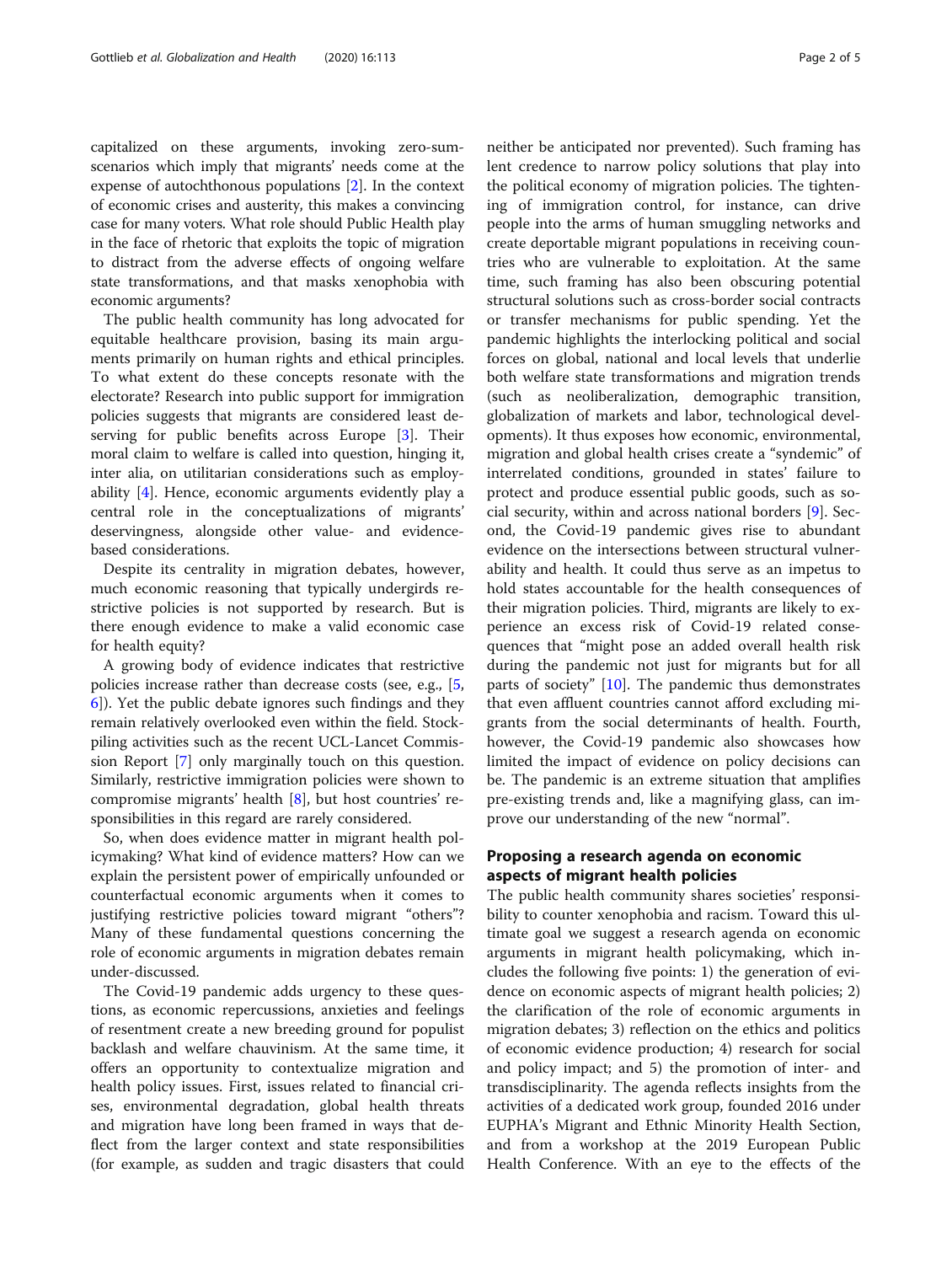Covid-19 outbreak on the socio-economic conditions and health of migrants, as well as the political dynamics surrounding the pandemic, we deem the suggested agenda more urgent than ever.

# Generating evidence on economic aspects of migrant health policies

The first goal is the generation of a comprehensive body of evidence on economic aspects of policies affecting migrants' health. This goal requires a systematic assessment to find out which policies relate to migrant health and how (for example, in the sense of evaluating coherences and contradictions within national policy frameworks). It also includes mapping existing information and developing solutions for methodological challenges. The availability of quantitative data on migrant health must be improved through inclusion of migrants in routine health monitoring and tailored data collection. Untapped data sources should be explored; for example, through collaborations with civil society organizations. The yearly report of the International Observatory on Access to Healthcare by the non-governmental organization Médecins du Monde ([https://mdmeuro](https://mdmeuroblog.wordpress.com/resources/publications/)[blog.wordpress.com/resources/publications/\)](https://mdmeuroblog.wordpress.com/resources/publications/) serves as a positive example of how humanitarian and political work with migrants can produce a wealth of information that is not captured by health information systems. Qualitative methods can help illuminate intangible aspects that remain hidden in classic economic analysis, as demonstrated by the micro-costing methodology of the Equi-Health study. The study drew on quantitative and qualitative data (such as information on living and working conditions and health-seeking behaviours, including informal care) to construct migrant healthcare vignettes, modelling patient trajectories and the costs of different healthcare access scenarios [\[6](#page-4-0)]. Such approaches can shed light on how divergent migrant health policies "play out" during the Covid-19 pandemic in terms of health and socio-economic outcomes. They can also be used to examine how changing public policies affect the health and social conditions for various migrant groups (for example, labor migrants, asylum-seekers and refugees, undocumented migrants, unaccompanied minors, and persons who migrated for the purpose of family unification) in the Covid-19 aftermath.

# Clarifying the role of economic arguments in migration debates

The second goal relates to the scrutiny of economic arguments in migration debates. A better understanding of how different arguments and contextual dynamics interact and influence policymaking is required. Explorative studies on concepts of "health-related deservingness" can serve as a starting point (see, e.g.,  $[11]$  $[11]$ ). Future

research should help explain why some economic arguments "catch on"–despite opposing evidence–while others go unheard. Acknowledging that "migrants" are a heterogenous groups with differential entitlements and positions in policy and discourse, research should make explicit the differing cost-benefit analyses, implicit willingness-to-pay thresholds and varying equity considerations made by policymakers for different migrant and non-migrant groups. This goal further includes a critical analysis of the political economy of migration, and of narratives illuminating or obscuring the roles of different actors (migrants, host communities/states, sending communities/states, employers, recruitment agencies, etc.). For example, who are the profiteers, the payers, and the losers from migration processes? Covid-19-related border closures and their repercussions on different population groups–including, for example, acute crises in the delivery of elderly care in high-income countries–can serve as useful examples to study the counterfactuals of a world with no (or substantially reduced) cross-border migration that seemed impossible in the pre-pandemic era. This, in turn, may help generate evidence on the contributions of migrants to host communities and frame social and health service provision as an investment that reaps benefits for receiving communities and migrants alike in the long term.

# Reflecting on the ethics and politics of economic evidence production

We propose (self-)critical reflection on the ethics and politics of the production of economic evidence as a third goal. Despite claims to scientific objectivity, researchers' choice of terms and models is entrenched in certain paradigms. It is never "neutral" or "objective". For example, even well-intended arguments–for instance, that migrants contribute to host economies– must be well reflected as they link the value of humans to their economic utility. Furthermore, economic models often embed ethical norms as basic assumptions [\[12](#page-4-0)]. For example, the claim that restricted access to primary healthcare ultimately entails higher costs presupposes that urgent treatment is provided unconditionally (for instance, as a matter of medical ethics). To what extent should economic assessments make such assumptions explicit?

As another example, we propose reflecting on what it means to focus on "migrant health" within the wider socio-political context. How can researchers, activists and policymakers avoid reproducing the very dichotomy–"us" versus "them"–they want to overcome? How can these actors avoid misleading simplifications (for example, migrants as one homogenous group) and essentialisms (for example, migrant women as victims)? How do they prevent reaffirming other groups' feeling of being "left behind" (the very feeling that may make them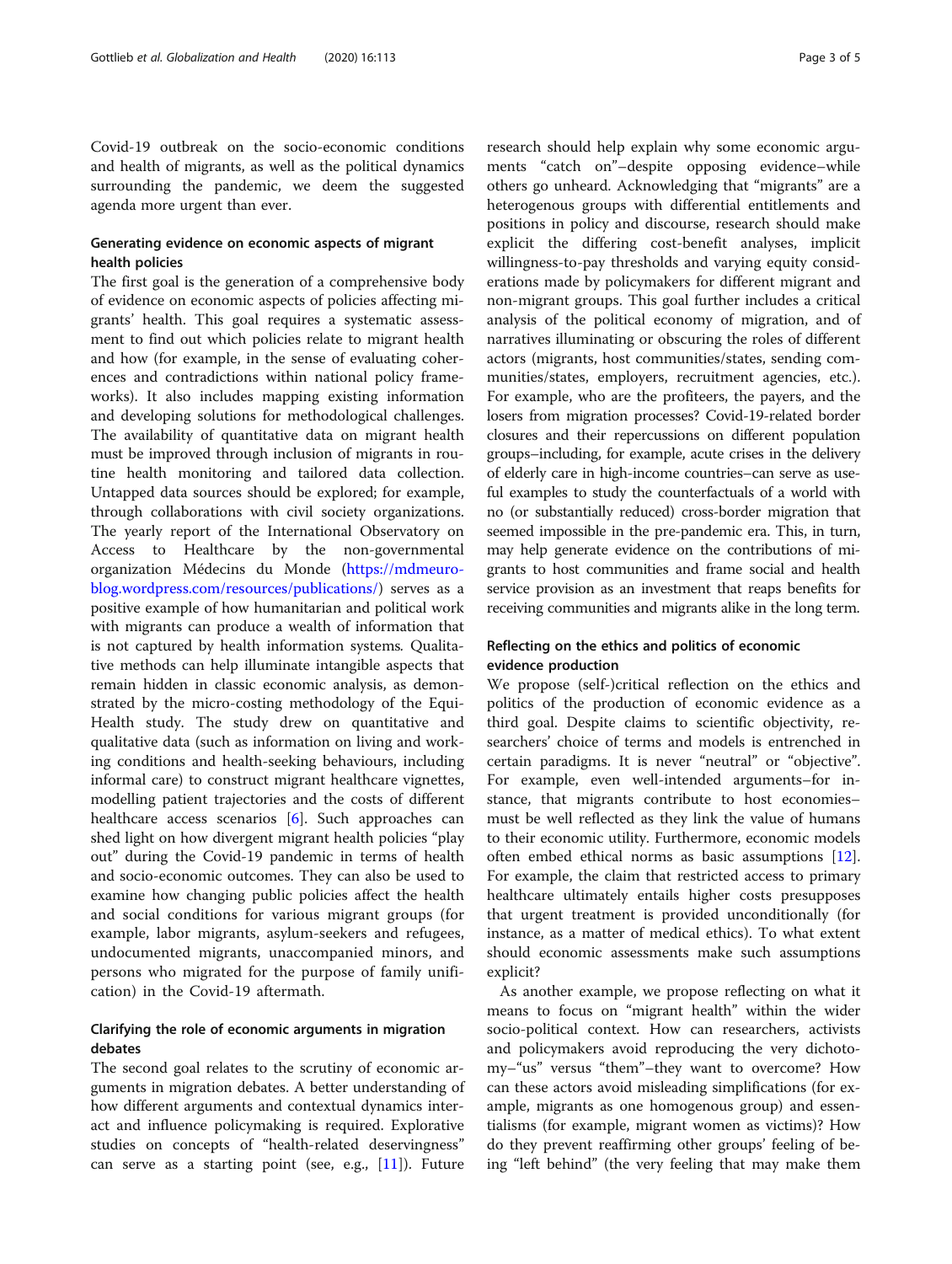susceptible to populism)? How can health rather be used to establish common ground between different groups?

We suggest two interrelated approaches to resolve these contradictions: First, we propose integrating migration in the wider context of societies' responses to increasing diversity. Taking an intersectional approach, different formal migration categories should be treated as determinants of potential disadvantage or privilege alongside other aspects such as socio-economic status, gender identity, and sexual orientation. Second, in line with an intersectional approach, we recommend focusing more research on the upstream factors that shape the health of both migrant and non-migrant populations. In doing so, research can inform health interventions that are relevant and beneficial for migrant communities and society as a whole.

#### Doing research for social and policy impact

The fourth goal is to foster evidence-informed political debates on migrant health. Knowledge on science communication exists and the Covid-19 pandemic has underscored its importance. We propose that researchers in the migration and health realm tap more into this resource to communicate their study results to different audiences, and to actively introduce them into policymaking processes. We further call on academic institutions to provide learning opportunities and support for science communication, and to incentivize activities aimed at social impact.

However, it must be acknowledged that the production and dissemination of scientific knowledge is also subject to power dynamics. What kind of research is successful in the competition for funding? What kind of research gets published? Which institutions are considered reliable sources of evidence; globally, but also on national and local levels? And, last but not least, who is left out of evidence production and communication? We call on migration and health researchers to problematize and address these questions in their own academic practice as researchers, reviewers and mentors (for instance, by doing "research with" rather than "research about"), and as a community, leveraging collective resources to challenge systemic flaws. Existing initiatives focusing on gender equality in academia or on reforming the academic publishing industry can serve as role models and potential allies.

#### Promoting inter- and transdisciplinary research

Finally, we propose adopting inter- and transdisciplinary approaches while working towards these goals. Capitalizing on thematic and methodological intersections between different sectors and disciplines will be key to taking research efforts forward. Untapped options for methodological transfer, synthesis and development can help ameliorate the limited availability and quality of data. Different disciplinary perspectives can facilitate critical inquiry into the entanglement of the factual, ethical and political in the production of economic evidence. Partnerships between academia and practice stakeholders–including migrant communities–can help bridge evidence-policy gaps. These partnerships can both diversify the types of knowledge considered valid in policy debates and strengthen research teams' commitment to their practice partners' ultimate goal: the translation of evidence into positive change on the ground.

## Conclusions

The public health community has a responsibility to counteract xenophobia and racism. In debates on migrants' health rights, restrictive policies are often justified with economic arguments. Yet, evidence to substantiate these arguments is lacking. To foster transparent debates on migrant health policies–including the debunking of antimigrant rhetoric–we propose a research agenda that comprises five goals: the generation of evidence on the economics of migration and health, scrutiny of the role of economic arguments in migrant health rights debates, reflection on economic evidence production, science communication, and the endorsement of inter- and transdisciplinarity. Our research agenda stakes out a wide field that can be worked from various angles. Our work group warmly welcomes individuals and groups who embrace the professional challenges and political vision to join forces toward the promotion of a (self-)critical examination of economic arguments in migration and health during the Covid-19 pandemic and beyond.

#### Acknowledgements

We thank the organizers of the 12th European Public Health Conference and the Migrant and Ethnic Minority Health Section of the European Public Health Association for giving us the opportunity for the workshop "Bringing economics, health and migration together: a mutual learning experiment"; and we extend our thanks to the workshop participants for their valuable input and lively discussion. Moreover, we are grateful to three anonymous reviewers for their excellent and constructive comments, which have very much helped to improve this paper.

#### Authors' contributions

Conception: N.G., Original Draft Preparation: N.G., Review and Editing: N.G., U.T., A.K., S.P.J., M.R., L.B., K.B. Approval of final version: N.G., U.T., A.K., S.P.J., M.R., L.B., K.B. The author(s) read and approved the final manuscript.

#### Funding

NG has received funding from the People Programme (Marie Curie Actions) of the European Union's Seventh Framework Programme (FP7/2007–2013) under REA grant agreement no. 600209 (TU Berlin/IPODI) during the time of writing this commentary. SPJ and MR have received funding from the Swedish Research Council for Health, Working Life and Welfare (FORTE) (grant no: 2016–07128). LB and KB received funding from the German Federal Ministry for Education and Research (BMBF) within the framework of the project RESPOND (Grant Number: 01GY1611).

#### Availability of data and materials

Not applicable.